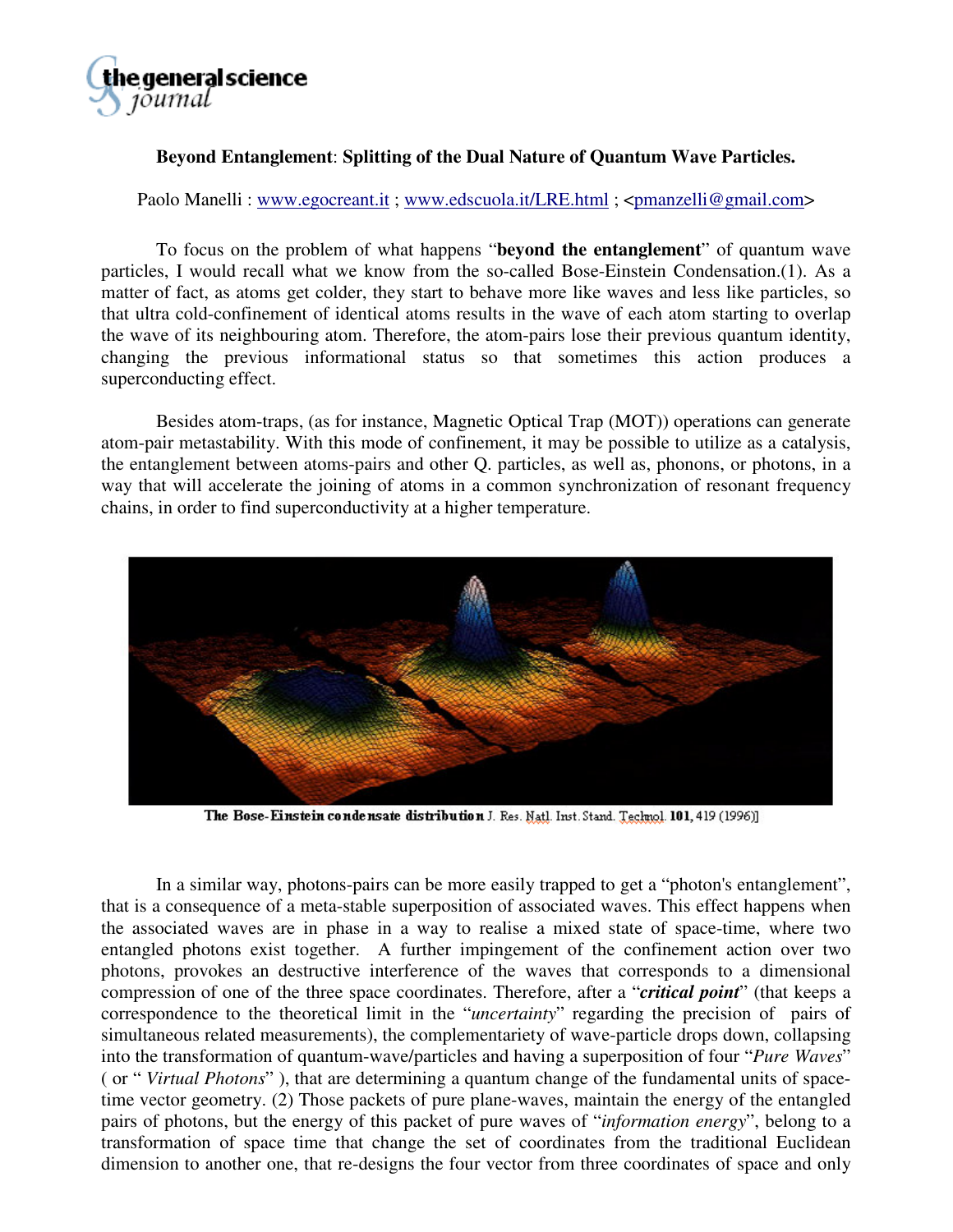one for time (xyz,t) into a different configuration of "*information energy*", within a symmetric structure described by a bit of flat space  $(x, y)$  and a bit of two dimensions of time's lines  $(t1,t2)$ .(3) During the two lines of time, the energy extensively has the same invariant value, so that the information status remains simultaneously unchanged e.g. it is not needed to transfer "*information energy*" between two points of flat space .This kind of effect justifies the teleportation that is a key resource in quantum information science and in some aspect, it is influencing the nature of life. (4)



Finally, on the basis of a substantial equivalence between all forms of energy (including informational states of the four plane-waves, can be described as living in an "non-localised" zone of zero point energy, and can be represented by two forms of quantum computational methods; from one side, as segments of the quantized [X,Y] matrix (Ent. Coord), and from the other side, in terms of a signal's factorization in Q. Bits ( Ent. Signals). (6)

The EGOCREANET research team is very conscious of proposing a conceptual change in